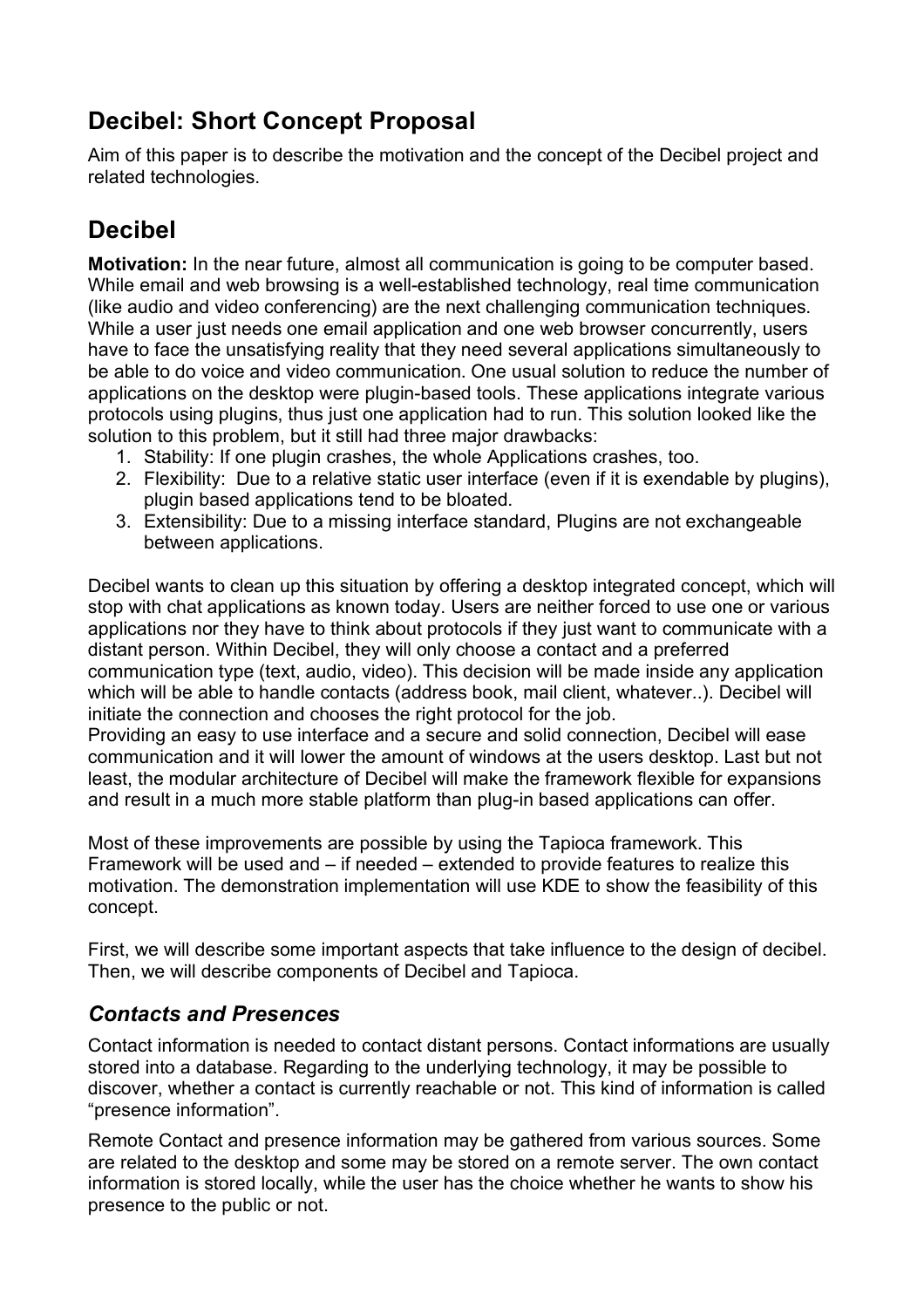Contact informations are the central aspect to initiate new conversations. While the contact information itself is unique, one person may expose multiple contacts and presence information simultaneously. To solve this problem, Decibel will monitor all supported protocols for contacts and presence information. All of them will be stored and gathered within a central place to obtain one presence per communication type for each contact. To identify identical contacts a user feedback maybe necessary and should be included into the desktop interface.

## *Communication types*

As described above, the technology (like protocols, codecs, …) should be covered by the framework. To consolidate different protocols a classification of communication types is needed. These communication types must stay simple enough to include many protocols, but strict enough to avoid intersections. For instance, a text type may include Jabber and IRC, while the type audio may contain VoIP, Skype and Google-Talk.

Decibel has to decide which supported protocol to use if the user initiates a new connection of one communication type. Therefore, a priority list of protocols will be specified. Of course, the user will have the right to reconfigure the priority of the list.

The following communication types may be used. The list is in random order and may be imperfect:

- video calls / video conferences
- voice calls / voice conference
- synchronous message exchange
- asynchronous message exchange

# *Hierarchical Configuration*

Decibel will use a two level configuration hierarchy. This will help the framework to work with minimal user configuration and offer the opportunity to specify special preferences for dedicated users.

The two levels will consist of a system and a user configuration. The basic configuration will describe a working set of protocols, connection managers. Just PIM and login informations is missing to connect to a remote server, which is provided by KWallet and Akonadi (as listed below).

By reading the user configuration after the systems default, the settings are overloaded. Thus, a user can change the default configuration in a very easy manner.

To integrate new protocols easily, configuration additional information may be needed and added. A concept how Decibel will handle this without help from the user must be specified.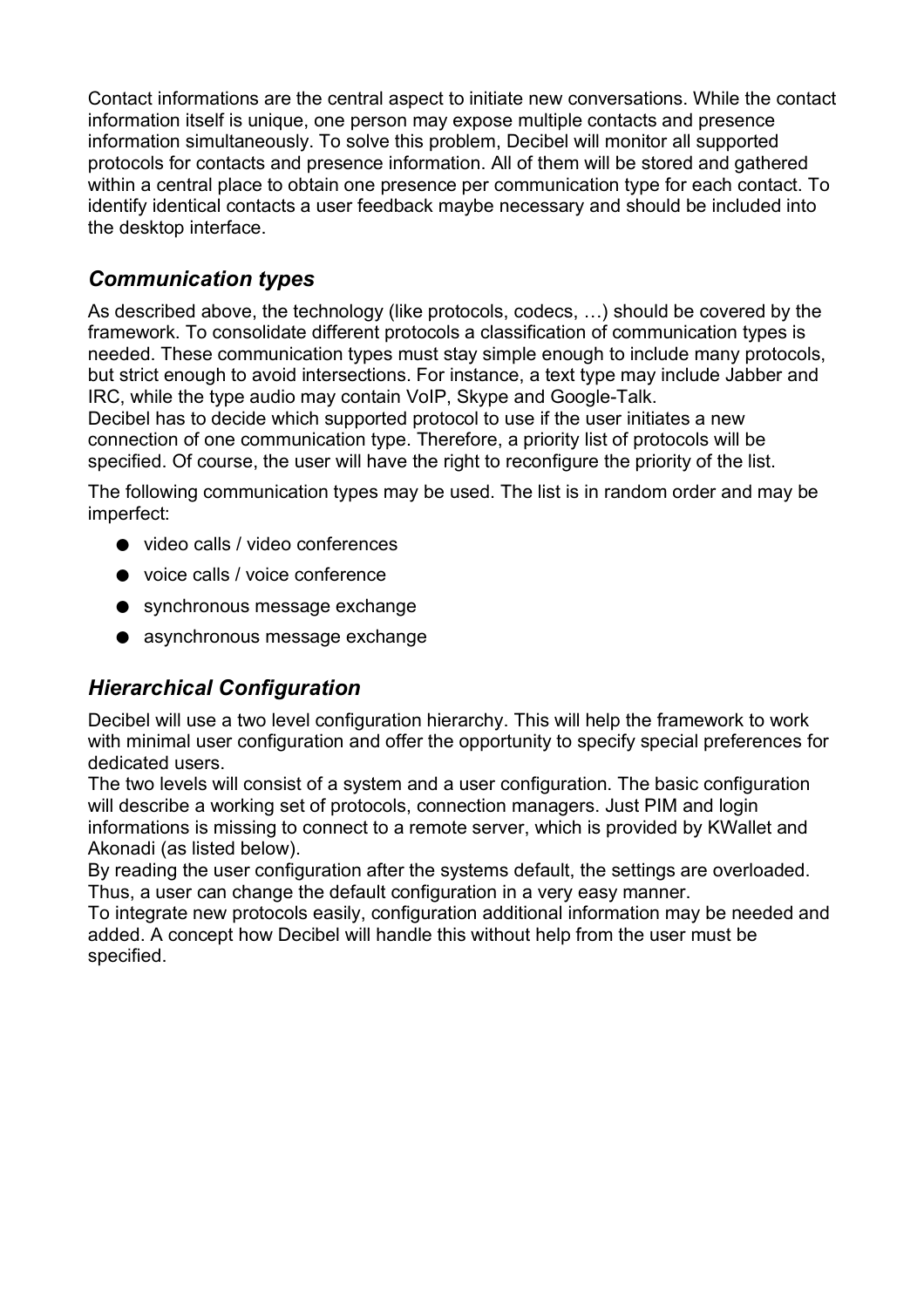# **Components of Decibel**

Decibel will be divided into different components that will use various frameworks. The following section will describe all modules in detail. Some of these components are part of related projects that fit well to Decibel. Additional modules will be added transparently into tapioca to add needed functionality. A short notice to external projects will be given within the description. Here is a brief overview of all components:

- Houston
- Tapioca
- Desktop user interface
- Client user interface
- Connection managers
- Kwallet
- Akonadi

Now let's take a closer look to these components.

## *Desktop User Interfaces*

The desktop user interfaces are used to control the communication framework and to access internal data. It will be fully integrated into the Desktop and give the easiest available access to all known contacts to establish communication and to configuration settings.

Instead of having one big application, which shows all aspects of the framework, Decibel is accessible using specialized components which just show special views to it. While an applet may be perfect to show currently available presences, a configuration application may be perfect to change the configuration settings. Additionally, views to the framework will be available in other applications. For instance, the address-book and the mail application will provide the feature to communicate with a person who is currently selected.

To initiate a conversation, the user just selects the wished contact from the list and chooses the available communication types, provided by the framework. Decibel will try to establish the requested communication and may start a client user interface.

Last but not least, the user can specify his presence for each communication type through the desktop user interface.

## *Client user interface*

While the Desktop User Interface will provide views and access to the framework, the client user interfaces will provide needed functionality that is necessary to handle an already established communication channel. This can be a text based chat-, a phone- or a videoconference component. Thus, the client depends on the protocol that is currently used.

Client user interfaces are exchangeable transparently if they belong to the same communication type. And they may be combined to integrate complex behavior. For instance, an ongoing videoconference may be handled by various text based chat components, by an audio and a video component. These components may be used in several widgets or integrated into one application, using the KDE component system.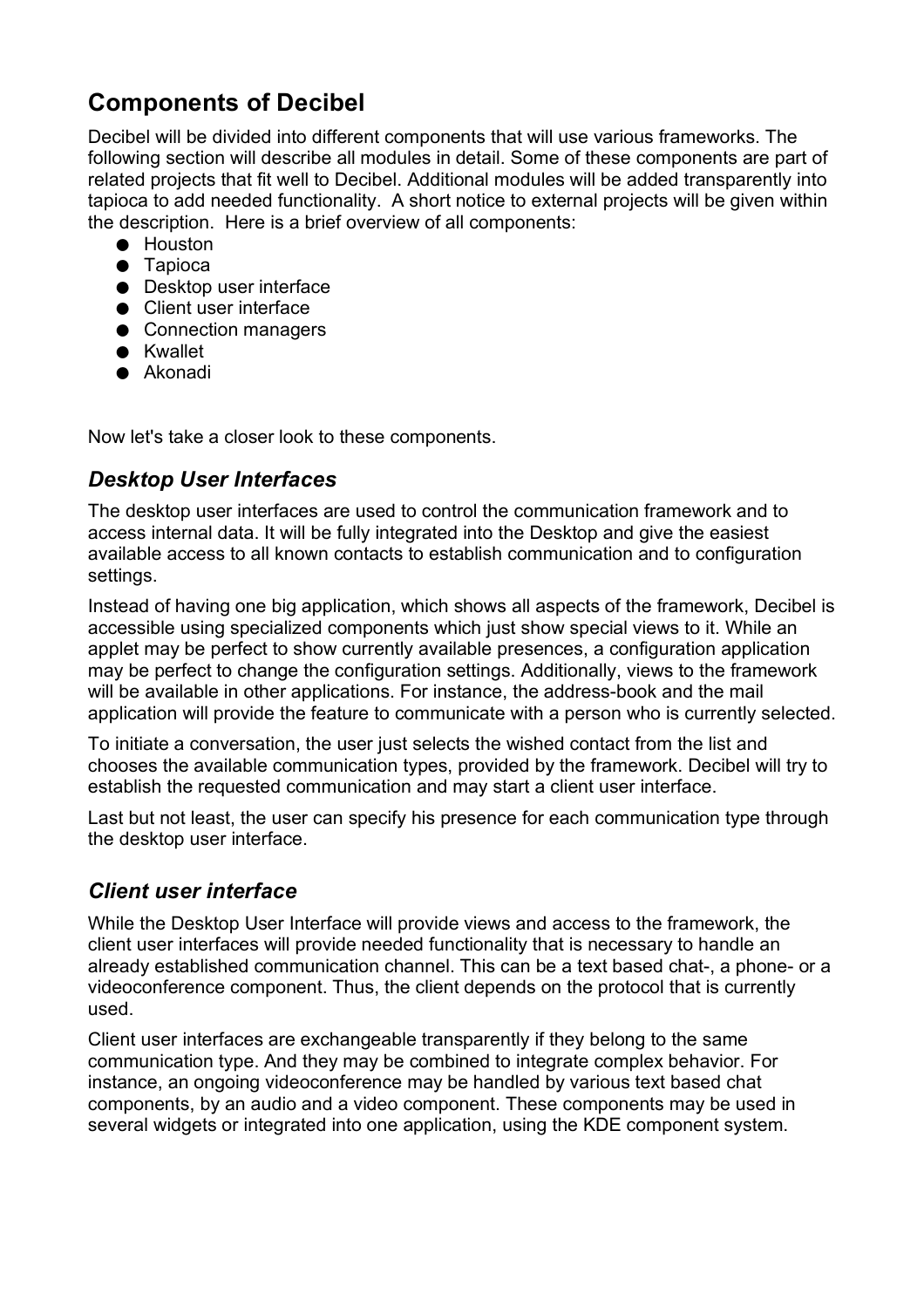## *Houston*

The glue between all components will be called Houston (but we don't have a problem). Houston controls nearly everything within Decibel so it becomes the most important part. Houston will be based on the Tapioca APIs and become a persistent component.

For some reasons, it is possible that the requested connection can't be established. Decibel will notice this and will try to obtain a fallback solution. The desktop user interface will notify the user about this new situation and will ask for acknowledge. A small example may clarify the workflow.

**Example:** A user wants to make a video call and requests it from Decibel. Decibel tries to establish a video call connection, but the camera of the remote contact is currently busy. (The camera is in use by another application outside of Decibel!) Decibel notices the problem, checks fallback communication types and notifies the user about the problem by asking for acknowledge. Decibel may offer to establish a voice call for compensation. If the user accepts, Decibel will try to establish a voice call connection.

To summarize the tasks of Houston:

- Decide whether a connection manager must be started or stopped for any specified protocol. Store information about it's communication type.
- Validate if a connection is possible to establish, initiate it and give a fallback solution if a connection can not be started for some reasons. Fallbacks maybe useful if bandwidth of network connection gets lower too. Houston should find a clever way to decide when a fallback has to be suggested to the user.
- Initiate startup of client user interfaces or applications and monitor if they get closed. When a user closes an application it maybe necessary to stop some connection managers to free resources.
- Listening to all presence signals, provided from active connection managers. Store all these information and match them with the possible communication types of the connection managers. Publish the centralized contact and presence information to the desktop user interface if requested.
- Communicate with Kwallet and Akonadi to feed PIM and login to the connection managers if they are needed. **A secure communication over the Dbus is needed here!**
- Act as agent between connection managers and client user interfaces. Providing Login and PIM data in a secure way, establish and controlling the connection and cleanup all resource at the end.

Even if we will provide a KDE-based example implementation of Decibel, Houston will be implemented independently to any specific desktop environment. Thus, Housten will be available for GNOME based environments. Future implementations for Windows and MacOS-X will be kept in mind, too.

# *Tapioca*

Tapioca is a project that already realized a Jabber / Google Talk client that uses a DBUS based backend. Tapioca has an easy to use API that abstracts the backend. This included features like startup of the needed connection managers for a given protocol and the abstraction of the communication between client and connection manager.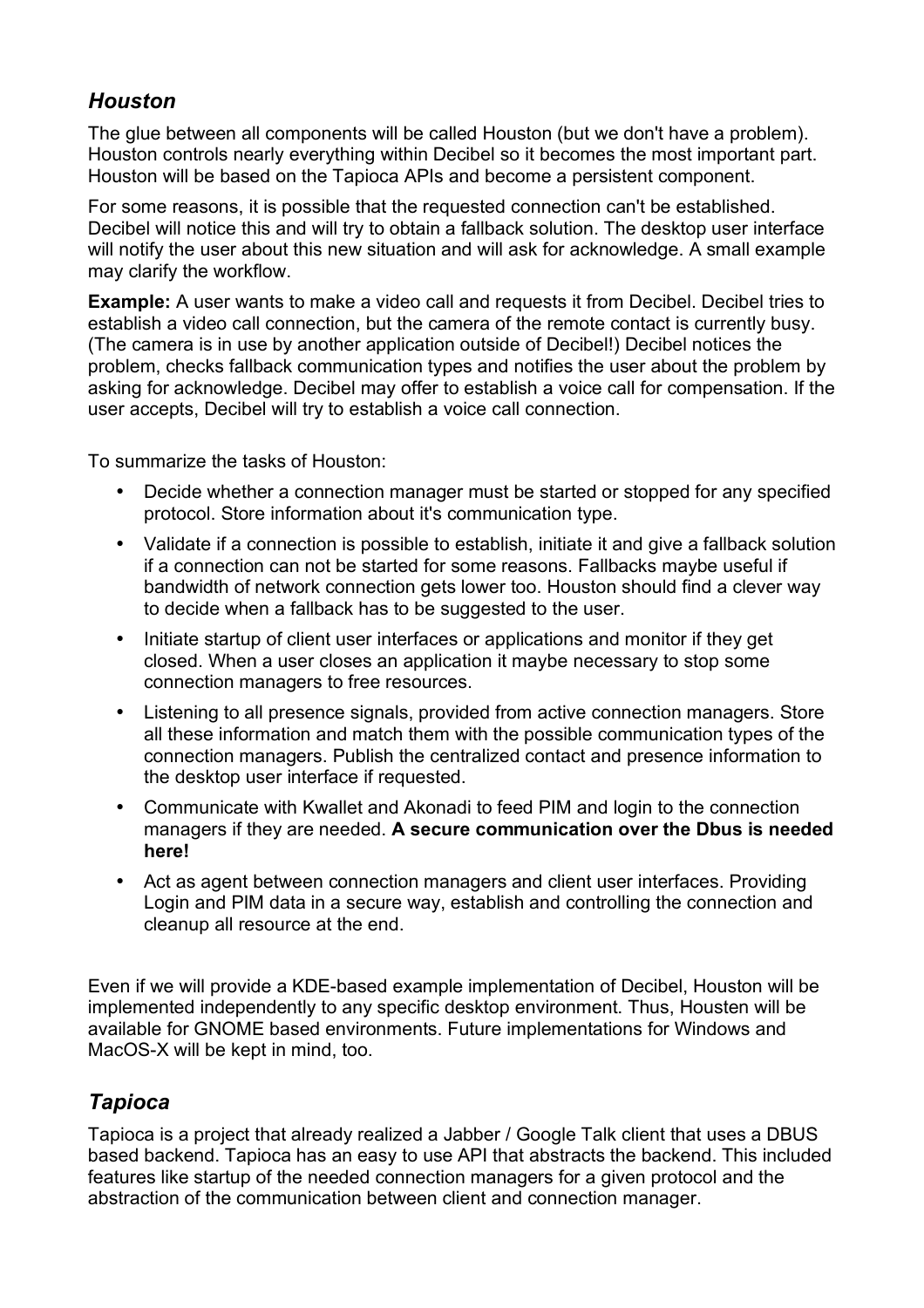Its core API for developers will be used (and may be exteded) to:

- startup clients and connection managers for a specified protocol
- stop components that are no longer needed to free resources
- abstract communication between Houston, Connection Managers, Clients and the desktop user interface

It is very important to communicate with the tapioca developers to ensure that the Tapioca API will obtain all features, needed by Decibel. On the other side, Tapioca clients should work with Decibel, too. As Decibel clients will mainly communicate with Houston, we will use the Tapioca APIs as the common interface between Decibel and Tapioca. Thus, Tapioca clients will still work alongside with Decibel.

## *Connection managers*

The connection managers belong to the tapioca framework and integrate the protocol implementation to the external communication partners. Thus, they abstract the functionality of the communication protocol to the framework.

They communicate with servers or directly with other clients (peer to peer). Dependent to the underlying protocol, they provide contact and presence information to the framework, which will be stored in Houston. Local presence information is exposed to the network as configured by the user.

## *Kwallet*

Kwallet is a KDE application that stores sensible data within the KDE desktop. Due to the fact that Decibel needs a way to store logins and passwords in a secure manner, Houston needs a .

KDE currently integrates Dbus into it's desktop. This means communication for many KDE compotes will get included. As soon as Kwallet is attached to the Dbus communication with Houston can get included with small effort.

Communication with the Kwallet developer must be initiated to clear Dbus specifications. Kwallet won't be needed at the initial development process.

## *Akonadi*

Akonadi is currently in development and will be used to access PIM data, which is stored in a database. It is already attached to the DBUS, thus it will be accessible with a minimal effort. Currently, the developers of Akonadi have shown some examples that their concept is working properly. Communication with the developers is planned.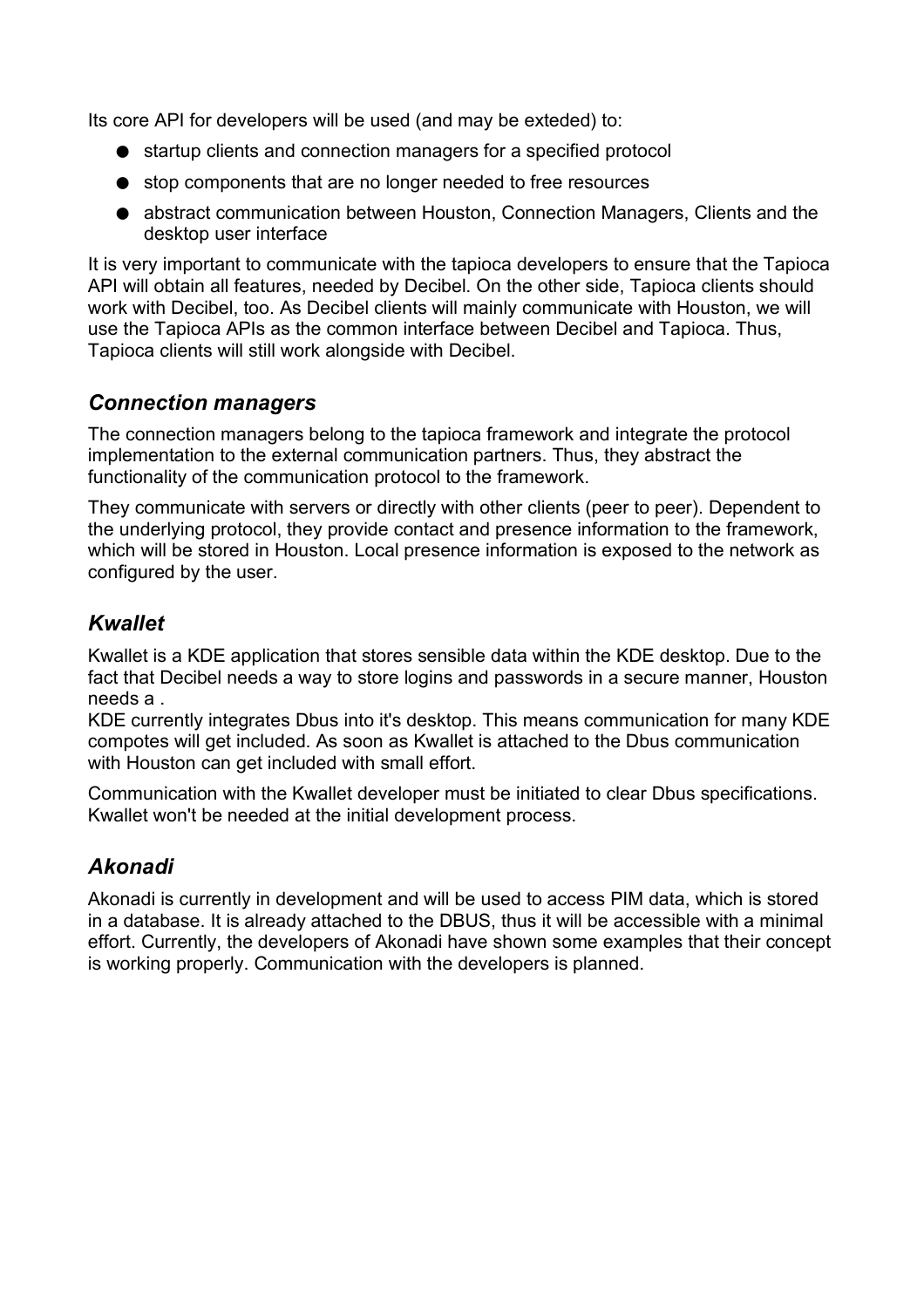# **Use Cases**

To clearify the attached use case diagrams, we will provide some textual written use cases. They describe the following three situations:

- 1. Startup of the framework
- 2. Outgoing connection
- 3. Incoming connection

#### *Section: Initial framework startup and running state*

- Framework startup: Houston, connection managers, tapioca and desktop user interface will get started.
- The connection managers log into their communication servers using login and password provided by Houston. Presence information will be sent out and received.
- The connection managers notify Houston about every presence information that comes in. There communication type will be delivered to Houston too.
- Houston stores and collects all presence information and its assigned communication type.
- Houston informs the desktop user interface about presence and communication changes.
- The desktop user interfaces receives presence information and communication types. It displays them in clearly arranged way to inform the user.

#### *Outgoing connection – the user wishes to establish an connection*

- The user selects a contact and communication type to startup a new conversation with an external contact.
- The desktop user interface will signal the connection wish to Houston and awaits the establishment of the connection.
- Houston receives the connection wish and validates the possibility to establish the requested connection.
- If Houston accepts the connection wish and no fallback must be provided the connection will be initiated. Connection manager (if not running) and client(s) will be started.
- Houston emits the connection object to the client and connection manager so they can communicate with each other.
- Now the user can use the client user interface to communicate with the external contact through the connection manager.

#### *Incoming connection – an external user wants to communicate with us*

- An external contact wants to establish a communication with the user. A connection manager emits the connection wish to Houston.
- Houston receives the external connection wish and validates whether the connection can get established at the moment.